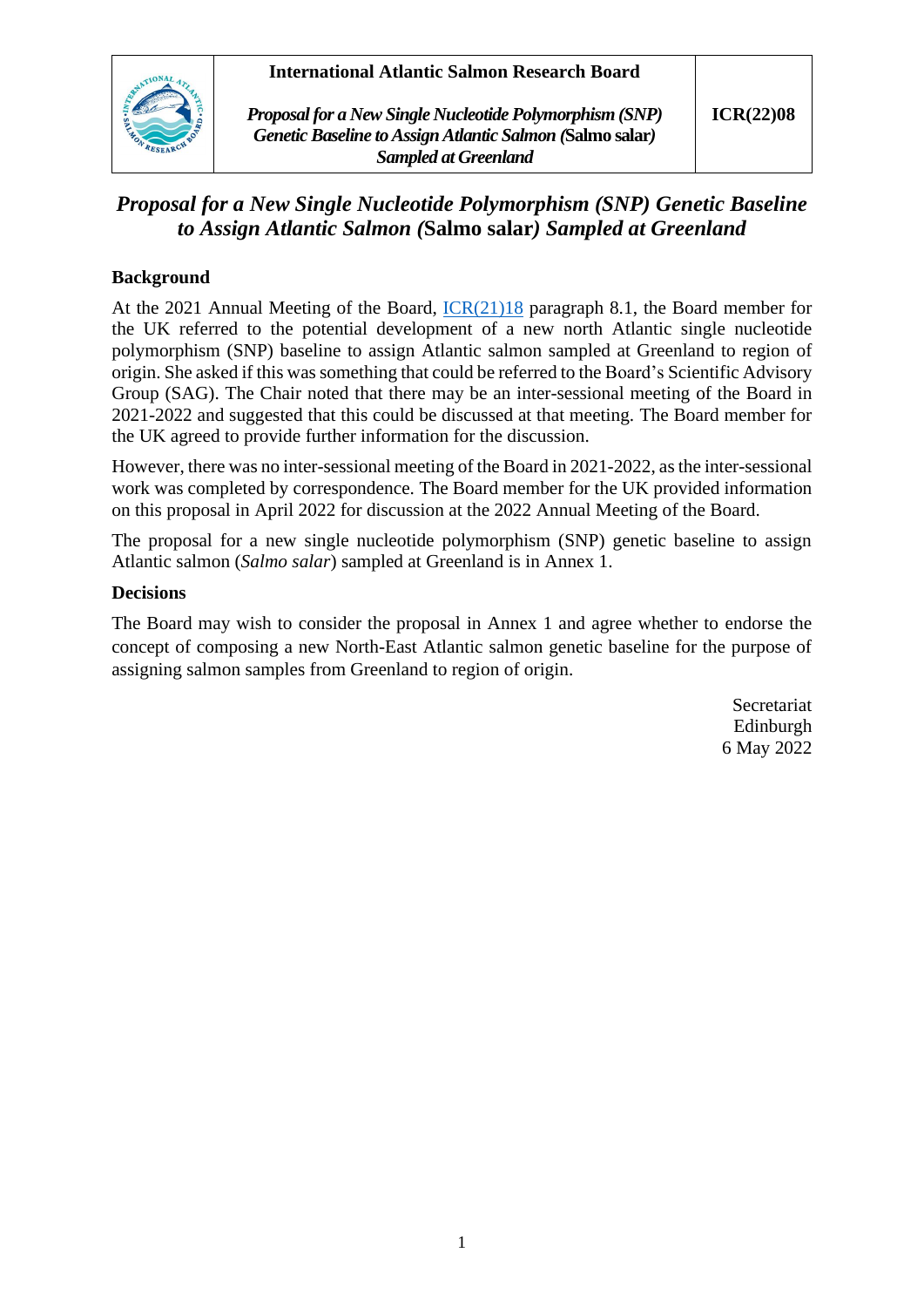# **Annex 1**

# *A new Single Nucleotide Polymorphism (SNP) genetic baseline to assign Atlantic salmon (***Salmo salar***) sampled at Greenland*

### **Introduction**

Genetic Stock Identification (GSI) can be a useful tool for fisheries managers as it can identify contributing stocks in Mixed-Stock Fishery (MSF) samples. This technique has been used on Atlantic salmon (*Salmo salar*) using various types of genetic markers such as minisatellites (e.g. Galvin *et al*., 1995) and microsatellites (e.g. Ensing *et al*., 2013). Single-Nucleotide Polymorphisms (SNPs) have also been used to investigate population structure in Atlantic salmon populations (e.g. Arnekleiv *et al.*, 2019) but examples of its use in GSI studies are – to date – notably absent from the scientific literature. The technique is however currently used in GSI studies, as will be discussed below, but references are limited to scientific reports and grey literature.

GSI studies depend on the existence of a comprehensive genetic baseline, including baseline samples from all stocks present in the assignment sample. They also require genetic markers able to discriminate between contributing stocks, as well as the existence of genetic differentiation between stocks, i.e. the existence of more-or-less discrete genetic populations. In other words, GSI does not work with panmictic stocks or when the chosen genetic marker is unable to determine the true levels of genetic differentiation between populations sufficiently.

#### **Greenland**

The ICES Working Group North Atlantic Salmon (WGNAS) has used a microsatellite genetic baseline originally developed for the SALSEA-Merge project (Gilbey *et al.*, 2018, Fig. 1) in order to assign Atlantic salmon samples collected during the International Sampling Programme at Greenland to region-of-origin, after having been separated according to continent-of-origin using a scale analysis (WGNAS, 2021). This SALSEA-Merge genetic baseline, which covers the North-East Atlantic (NEAC) area, is augmented with a North-West Atlantic (NAC) area component in order to conduct this analysis (WGNAS, 2018). From 2017 onward this was replaced by a SNP baseline which has much improved spatial coverage in the North-West Atlantic area (Fig. 2), but limited spatial coverage in the North-East Atlantic area, especially when compared to the previous SALSEA-Merge microsatellite baseline (compare figures 1 and 2).

### **SNPs vs. microsatellites**

SNPs can have certain advantages over microsatellites, such as not requiring lengthy intercalibrations between labs when combining genotypes generated in different labs or analysis platforms into a single baseline. The main advantage for North-East Atlantic salmon however is the potential for greater resolution compared to using the SALSEA-Merge microsatellite baseline. The main weakness of the SALSEA-Merge microsatellite baseline is the limited resolution within the Ireland/UK assignment group. Individuals cannot be assigned to river- or region of origin, but assign (weakly supported) to 4-5 very broad assignment groups, which is not very useful for management. This a result of the particular post-glacial colonisation history of Atlantic salmon in Britain and Ireland after the Last Glacial Maximum (LGM) causing shallow phylogeny, and the lack of power in the microsatellite baseline to resolve this. There are indications that certain SNP suits are better suited to find substructure within the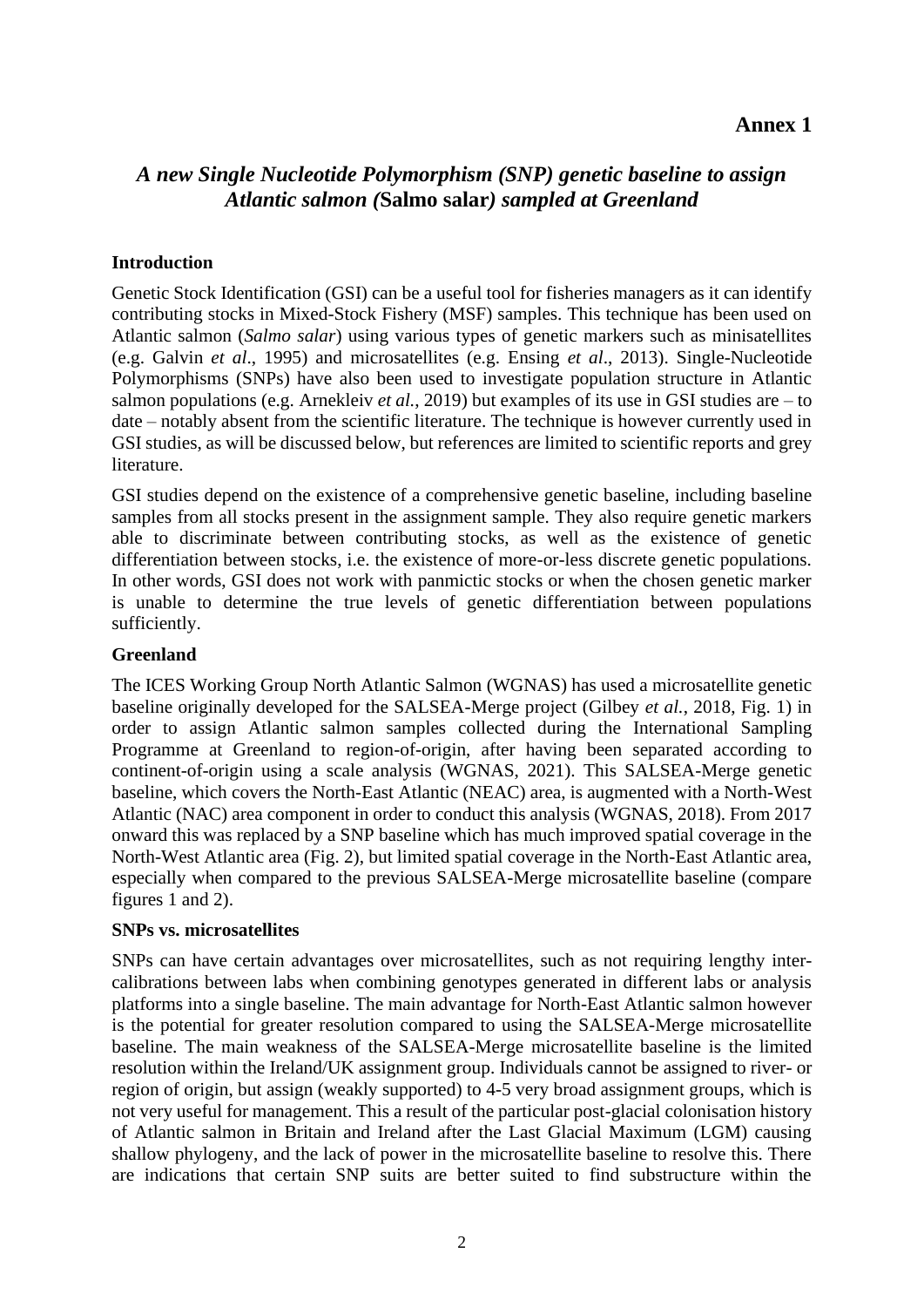Ireland/UK assignment group compared to the SALSEA-Merge microsatellite baseline (pers. comm. J. Gilbey/P. Prodöhl). The problem is that not all populations analysed for the SALSEA-Merge baseline have been analysed for SNPs, let alone the same SNPs (so they can be included in a single baseline). After the SALSEA-Merge project some countries have continued to update and develop their Atlantic salmon genetic baselines, while others haven't. Some areas (Norway, Scotland) are well covered for SNPs, also with good overlap in SNPs. Other areas are less well covered, or not at all. This however can be addressed fairly easily by genotyping archival samples in these areas, some limited resampling, and work on rationalisation and finetuning of the North-East Atlantic SNP baseline.

A higher resolution North-East Atlantic SNP baseline would be major improvement over the currently North-West Atlantic-heavy SNP baseline with the limited number of added North-East Atlantic samples, as well as the historic SALSEA-Merge microsatellite baseline. The hope is a new fit-for-purpose North-East Atlantic SNP genetic baseline will allow genetic assignment of Atlantic salmon sampled at Greenland to be assigned to higher resolution genetic assignment groups beyond the current level of for example 'Irish Sea' or 'Northern Scotland/North & West Ireland'. This shallow level of geographical resolution is suboptimal for management, especially against a background of possible exploitation of Atlantic salmon at East-Greenland, an area where it is known NEAC origin fish dominate relative to NAC fish (WGNAS 2022, in press).

#### **Proposal**

A meeting of North-East Atlantic salmon geneticists will take place in May 2022. At this meeting a proposal will be developed for a project to compose a new North-East Atlantic salmon genetic baseline for the purpose of assigning salmon samples from Greenland to region of origin. The project will combine existing SNP North-East Atlantic salmon genetic baselines, allow genotyping of archival samples and collection and genotyping of geographical gaps in the envisioned baseline. The work will be published in a peer-reviewed scientific journal.

We therefore seek the Board's endorsement of the concept of composing a new North-East Atlantic salmon genetic baseline for the purpose of assigning salmon samples from Greenland to region of origin.

### **References**

Arnekleiv, J. V., Davidsen, J. G., Sheehan, T. F., Lehnert, S. J., Bradbury, I. R., Rønning, L., Sjursen, A. D., Kjaerstad, G., Lubinski, B. A., & Nilssen, K. J. (2019). Demographic and genetic description of Greenland's only indigenous Atlantic salmon *Salmo salar* population. Journal of fish biology, 94(1), 154–164.<https://doi.org/10.1111/jfb.13887>

Ensing, D., Crozier, W.W., Boylan, P., O'Maoiléidigh, N. and McGinnity, P. (2013), An analysis of genetic stock identification on a small geographical scale using microsatellite markers, and its application in the management of a mixed-stock fishery for Atlantic salmon *Salmo salar* in Ireland. J Fish Biol, 82: 2080-2094.<https://doi.org/10.1111/jfb.12139>

Galvin, P., McKinnell, S., Taggart, J.B., Ferguson, A., O'Farrell, M. and Cross, T.F. (1995), Genetic stock identification of Atlantic salmon using single locus minisatellite DNA profiles. Journal of Fish Biology, 47: 186-199.<https://doi.org/10.1111/j.1095-8649.1995.tb06055.x>

John Gilbey, Jamie Coughlan, Vidar Wennevik, Paulo Prodöhl, Jamie R Stevens, Carlos Garcia de Leaniz, Dennis Ensing, Eef Cauwelier, Corrine Cherbonnel, Sofia Consuegra, Mark W Coulson, Tom F Cross, Walter Crozier, Eileen Dillane, Jonathan S Ellis, Eva García-Vázquez, Andrew M Griffiths, Sigurdur Gudjonsson, Kjetil Hindar, Sten Karlsson, David Knox, Gonzalo Machado-Schiaffino, Dorte Meldrup, Einar Eg Nielsen, Kristinn Ólafsson, Craig R Primmer,